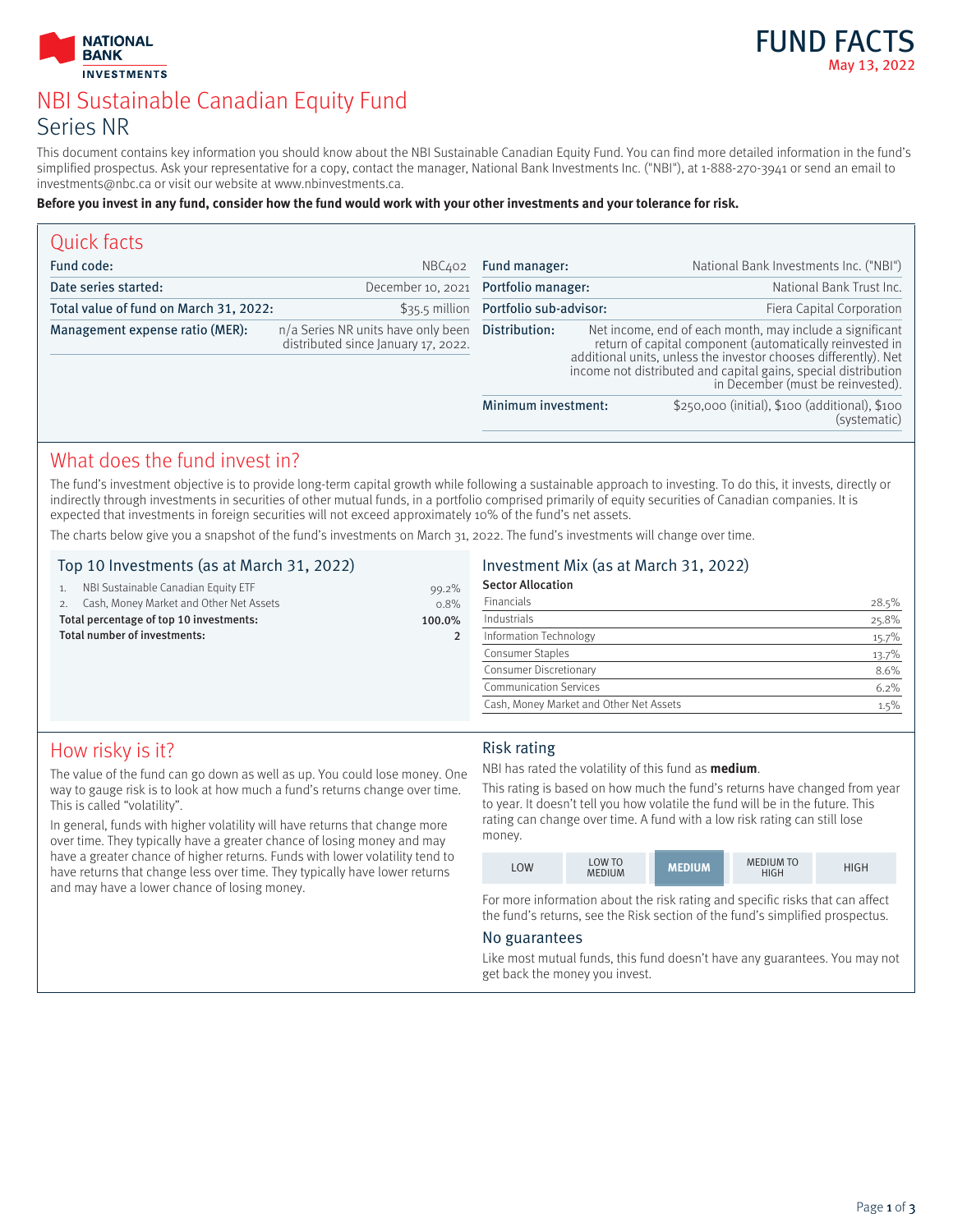



### How has the fund performed?

This section tells you how Series NR units of the fund have performed since inception. Returns are after expenses have been deducted. These expenses reduce the fund's returns.

Please note that the returns presented in this section are calculated since January 17, 2022, the date Series NR units began to be offered.

#### Year-by-year returns

The year-by-year returns are not available for the Series NR as this series has not been in circulation or issued for a full calendar year.

#### Best and worst 3-month returns

The best and worst returns over a 3-month period for the Series NR are not available as this series has not been in circulation or issued for a full calendar year of performance

#### Average return

The average return is not available for this series as Series NR have only been distributed since January 17, 2022.

| Who is this fund for?<br>Investors who:<br>• are looking to invest for the long term (at least five years);<br>• wish to add a Canadian equity fund to their portfolio;<br>• wish to invest in a socially responsible way. | A word about tax<br>In general, you'll have to pay income tax on any money you make on a<br>fund. How much you pay depends on the tax laws where you live and<br>whether or not you hold the fund in a registered plan, such as a Registered<br>Retirement Savings Plan (RRSP) or a Tax-Free Savings Account (TFSA).<br>Keep in mind that if you hold your fund in a non-registered account, fund<br>distributions are included in your taxable income, whether you get them in<br>cash or have them reinvested. |
|----------------------------------------------------------------------------------------------------------------------------------------------------------------------------------------------------------------------------|------------------------------------------------------------------------------------------------------------------------------------------------------------------------------------------------------------------------------------------------------------------------------------------------------------------------------------------------------------------------------------------------------------------------------------------------------------------------------------------------------------------|
|                                                                                                                                                                                                                            |                                                                                                                                                                                                                                                                                                                                                                                                                                                                                                                  |

### How much does it cost?

The following tables show the fees and expenses you could pay to buy, own and sell Series NR units of the fund. The fees and expenses – including any commissions – can vary among series of the fund and among funds. Higher commissions can influence representatives to recommend one investment over another. Ask about other funds and investments that may be suitable for you at a lower cost.

#### 1. Sales Charges

There are no charges when you purchase your units through NBI.

#### 2. Fund expenses

You don't pay these expenses directly. They affect you because they reduce the fund's returns. The fund's expenses are made up of the management fee, operating expenses (including the fixed administration fee) and trading costs. The series' annual management fee is 0.20% and fixed administration fee is 0.14% of the series' value. Because the Series NR units have only been distributed since January 17, 2022, its operating expenses and trading costs are not yet available.

#### More about the trailing commission

The trailing commission is an ongoing commission. It is paid for as long as you own the fund. It is for the services and/or advice that your representative and their firm provide to you.

NBI pays the trailing commission to your representative's firm. It is paid from the fund's service fees and is based on the value of your investment. The rate for this series of the fund is up to 0.51% of the value of your investment each year. This equals \$5.10 each year for every \$1,000 invested.

#### 3. Other fees

You may have to pay other fees when you buy, hold, sell, switch or convert units of the fund.

| What you pay                                                                                                                                                                                                                                                          |       |  |
|-----------------------------------------------------------------------------------------------------------------------------------------------------------------------------------------------------------------------------------------------------------------------|-------|--|
| 2% of the value of the units you redeem or switch within 90 days of purchase may be charged by NBI. This fee goes to the fund.                                                                                                                                        |       |  |
| Series NR units are only offered to investors who use the NBI Private Wealth Management Service. You pay the service fees directly to NBI<br>according to a declining scale based on the total market value of your investments. The applicable rates are as follows: |       |  |
| First \$250,000                                                                                                                                                                                                                                                       | 1.50% |  |
| Next \$250,000                                                                                                                                                                                                                                                        | 0.85% |  |
| In excess of $$500,000$                                                                                                                                                                                                                                               | 0.75% |  |
| Registered Account termination fee, only if the registered investment account is with NBI.                                                                                                                                                                            | \$100 |  |
|                                                                                                                                                                                                                                                                       |       |  |